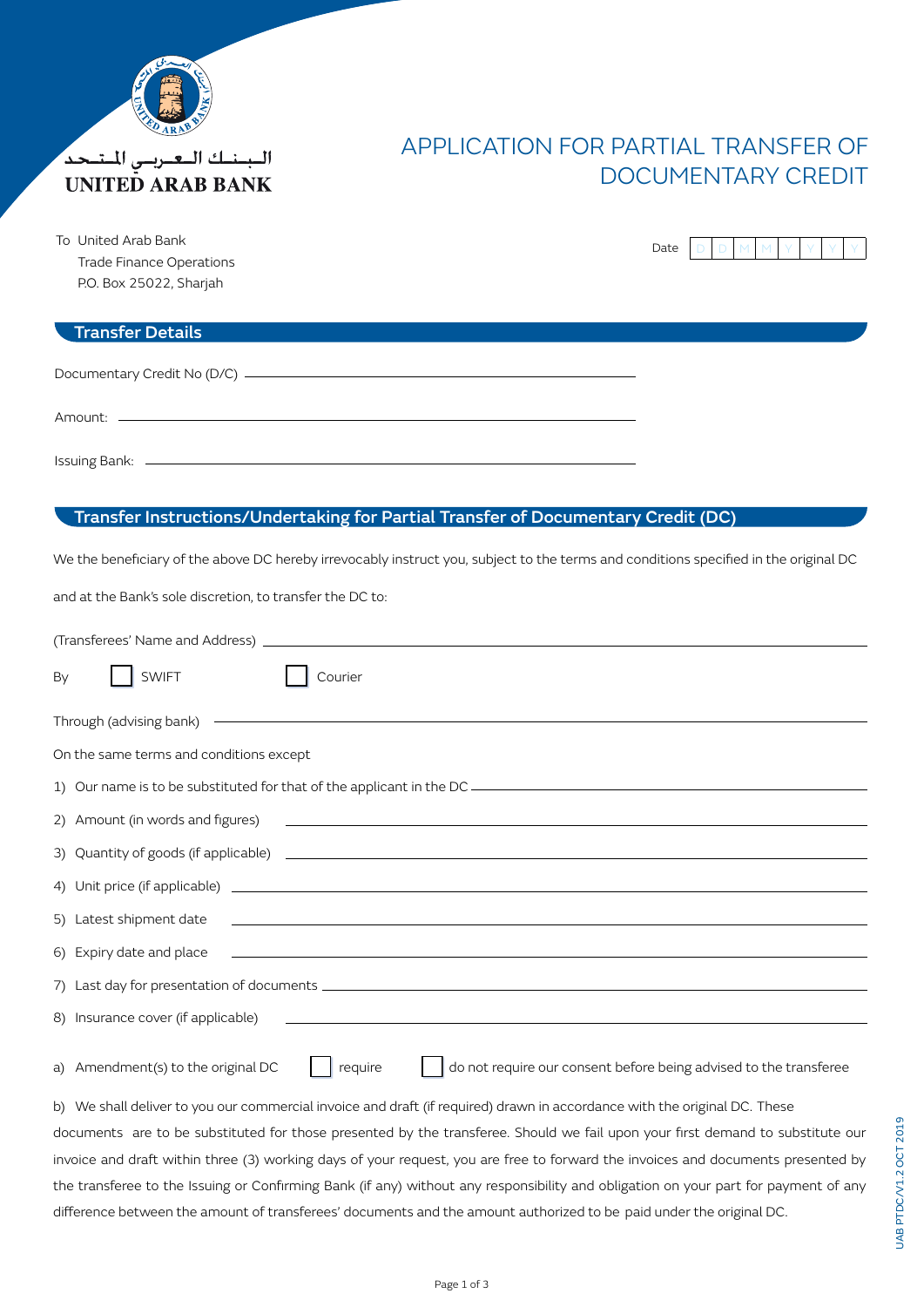

## البينيك التعيريين المتبحد **UNITED ARAB BANK**

c) The original advice of the DC together with all amendments (if any) is attached. You are authorized to advise the Issuing Bank and Confirming Bank (if any) the details of this transfer.

d) Subject to the alterations stated above all our rights in the DC are transferred to the transferee and the transferee shall (up to the transfer amount) have the sole rights as beneficiary thereof.

e) Without any responsibility or liability on your part you may forward our documents together with the documents tendered by the transferee to the Issuing Bank or Confirming Bank (if any) for payment, acceptance or approval at your sole discretion. We agree and acknowledge that you may effect payment to us and /or to the transferee only upon your receipt of final payment from the Issuing Bank or Confirming Bank (if any). In such circumstances we irrevocably authorize you to effect payment to the transferee without reference to us irrespective of discrepancies that may appear in the documents presented by the transferee (all of which, if any are hereby waived). We also agree that any documents presented to you for negotiation/honor are subject to full recourse against us irrespective of any reasons for which the Issuing Bank or Confirming Bank (if any) may refuse payment under the DC.

f) Neither you nor your correspondent shall be responsible for the description, quantity, quality or value of the merchandise shipped under the transferred D/C nor for the correctness, genuineness or validity of the documents, nor for any other cause beyond your or their control.

g) You may disclose the name of the applicant of the original D/C to the transferee if required by the terms and conditions of the original DC.

h) I/We agree to indemnify you in respect of all loss, damage and expense of any kind which may be incurred as a direct or indirect result of your acting on these instructions and also agree to pay you in full on your first demand for any such loss, damage or expense (including legal fees). The transfer or the credit under this application shall be subject to uniform customs and practice for documentary credit (2007 Revision) International Chamber of Commerce Publication No. 600. The terms used in this application and the transferred D/C shall have the same meaning as set out in UCP 600 the provisions of which we have read and understood.

#### Mark X where appropriate

We enclose our cheque for AED in respect of your transfer commission and agree to pay you on your first demand any expenses, fees, cost. etc. (Charges) in connection with the transfer and acknowledge that you have no obligation to effect the transfer until such charges are paid in full.

Please debit our account number in settlement of your transfer commission and any other charges in respect of this transfer.

Please collect your transfer commission plus all other charges in respect of this transfer from the transferee.